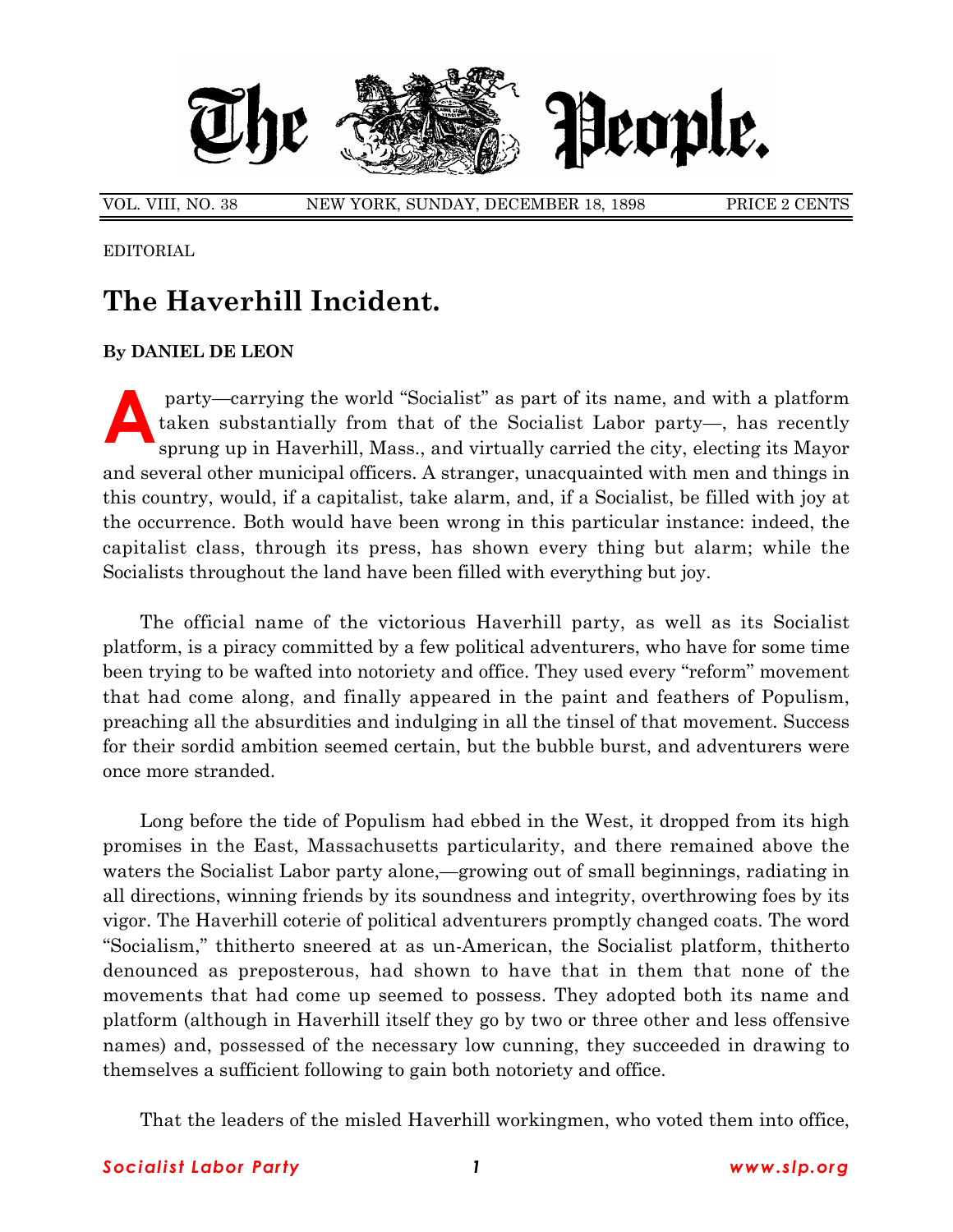are no Socialists; that they have only caught a few phrases with which they strut about like the Jackdaw in the fable with the stolen peacock feathers; that, indeed, they are of the common genus of "reform" adventurers,—all that is now made clear enough by their post-election utterances, and will be made still clearer in the near future to those who yet can not see. To those with eyes, however, the character of the Haverhill "Democratic Socialist," "Social Democratic," "Independent Citizens Reform," etc., etc., party have for some time been known. Three facts some time ago stamped it what they are.

In the first place, Mr. James F. Carey, one of the leaders, and elected last year Councilman, is, by the unanimous accord of his Democratic and Republican colleagues, forthwith made President of the body. Democrats and Republicans may not know much, but they surely have the instinct of all animals: they can tell whom to trust and who endangers their existence. They scented safety in Mr. Carey. A Socialist never could have accomplished the feat that Mr. Carey did; a Socialist never would have had distinction, and, thereby increased power bestowed upon him by the politicians of Capital.

The second fact attested to the unerringness of the scent of those capitalist politicians. Barely a few months in office, when a bill turned up for an appropriation of \$15,000 for an Armory, Mr. Carey voted for it, and his "Socialist organization" allowed the act to go by unreproved, did not demand his prompt resignation for such treason to the working class!

The third fact preceded the second and was preparatory thereto: Mr. Carey withdrew from the Socialist Labor party, of which he was a member, and on whose platform he was elected, and thus freed his hands for the peculiar "reforms" that he had in mind.

In view of all this the mystery is explained of the joy of the capitalist press at the success of the Haverhill "Socialists": it is in the interest of capitalism, particularly at this season of sound Socialist growth, to seek either to smirch the name of Socialism or cause the American proletariat to be decoy-ducked away from the S.L.P. camp whither they are evidently tending. In the latter case, the lightning will be run into the ground, a successful bogus Socialist party would be a valuable political lightning-rod; in the former case, the workingmen may be so disgusted at the treason or incapability of "Socialist" officers as wholly to throw up the sponge of resistance.

But neither case will happen. The vigorous repudiation of the "Democratic Socialismî of Haverhill on the part of the S.L.P. will break the lightning in two, and will also free the S.L.P. of all responsibility for the pranks and the wrongs of the

## *Socialist Labor Party 2 www.slp.org*